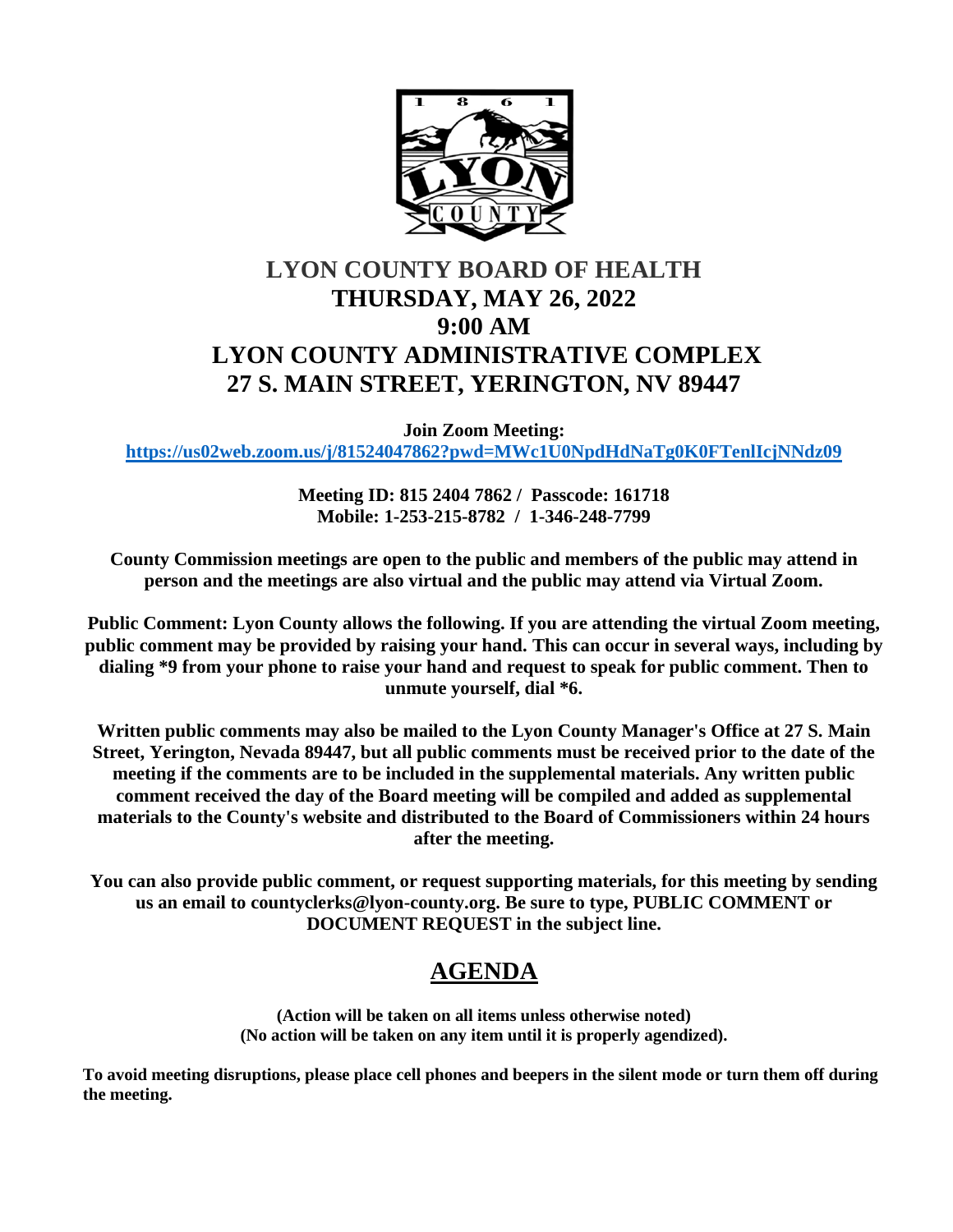**The Board reserves the right to take items in a different order to accomplish business in the most efficient manner. Items may be combined for consideration and items may be pulled or removed from the agenda at anytime.** 

**Restrictions on comments by the general public: Any such restrictions must be reasonable and may restrict the time, place and manner of the comments, but may not restrict comments based upon viewpoint.**

### **BOARD OF HEALTH**

## **1. Roll Call**

## **2. Pledge of Allegiance**

**3. Public Participation (no action will be taken on any item until it is properly agendized)** - *It is anticipated that public participation will be held at this time, though it may be returned to at any time during the agenda. Citizens wishing to speak during public participation are asked to state their name for the record and will be limited to 3 minutes. The Board will conduct public comment after discussion of each agenda action item, but before the Board takes any action.*

## **4. For Possible Action: Review and adoption of agenda**

### **5. Lyon County Health Officer Comments**

### **6. REGULAR AGENDA - (Action will be taken on all items unless otherwise noted)**

- 6.a. For possible action: Presentation on NV NACO's Public Health Coordinator position, Seeking board input from the Lyon County Board of Health on how this position may aid with local health priorities. (Taylor Allison, NV NACO, Public Health Coordinator)
- 6.b. For possible action: Presentation on Carson Tahoe Hospitals Community Health Needs assessment, seeking board input on needs and priorities. (Amy Hyne-Sutherland, PhD, Director of Mission Integration)
- 6.c. For presentation only: Presentation on Mental Health Awareness month and available local behavioral health services. (Shayla Holmes, Director Lyon County Human Services, Michelle Sandoval, Director Rural Clinics, Amy Rhea, Community Chest Inc., Clinical Director, Laura Yanez, Director NAMI - Western Nevada, and Donna McDonald, Chairman Rural Nevada Counseling)
- 6.d. For possible action: Seeking board input on Northern Behavioral Health Policy Board priorities and potential bill draft request. (Jessica Flood, Northern Regional Behavioral Health Coordinator)
- 6.e. For possible action: Presentation on opioid litigation funding needs assessment and options, seeking board input in preparation for BOCC allocation of funds. (Shayla Holmes, Director Lyon County Human Services)

### **7. Board Comments**

**8. Public Participation (no action will be taken on any item until it is properly agendized)** - *It is anticipated that public participation will be held at this time, though it may be returned to at any time during the agenda.*